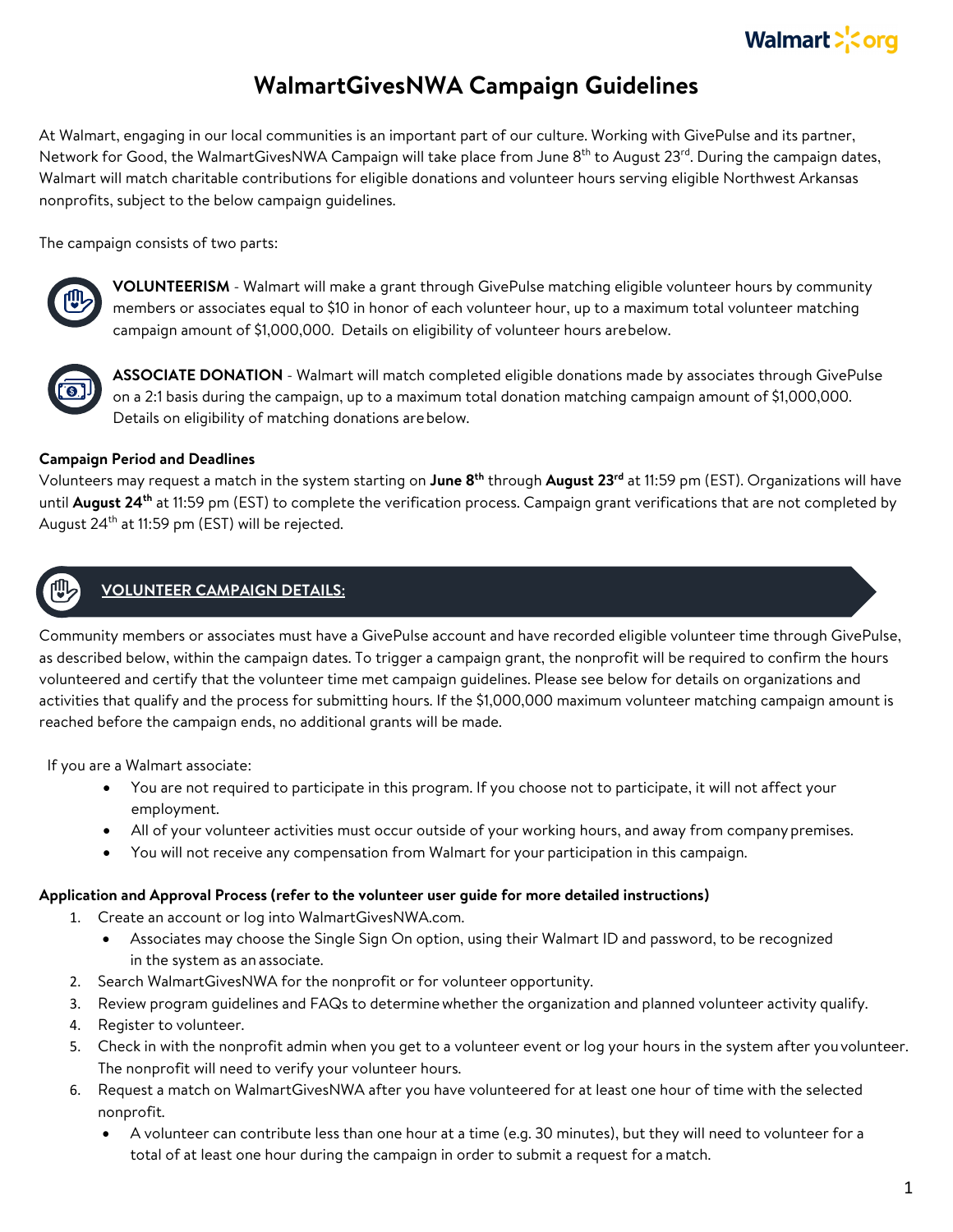

7. The organization will get notified to verify your volunteer hours when you request a match. The deadline for the nonprofit to complete the verification process is August 24<sup>th</sup>.

## **How Campaign Grants are Made**

If the submission meets eligibility guidelines, Walmart will make a donation equal to \$10 in honor of each volunteer hour (up to the campaign maximum) through GivePulse to Network for Good, a donor advised fund, recommending the verifying charity for payment. To learn more about how donations to Network for Good work, please visit this site.

## **Campaign Nonprofit Eligibility**

- Only organizations that appear on the WalmartGivesNWA group on GivePulse are eligible. Those organizations are limited to nonprofit organizations that have a current 501(c)(3) tax-exempt status and are listed in the IRS Master File with an address in Benton or Washington county.
- Organizations verifying volunteer time must certify that the volunteer hours provided by community members or associates were given to serve the Northwest Arkansas (Benton & Washington County) community, including but not limited to things like serving meals at a homeless shelter, board service, participating in a charity walk/run, or serving a local food bank.
- Organizations may be required to agree to certain other terms and conditions as part of claiming their GivePulse site (https://www.givepulse.com/terms) or as part of the verification process (**Error! Not a valid bookmark self-reference.**).

## **Nonprofit Volunteer Campaign Verification Process**

Questions nonprofits will answer when verifying a volunteer campaign match request (questions with asterisk are required):

- 1. \*Your organization hereby agrees to use WalmartGivesNWA campaign grant funds solely for activities in the United States (insert checkbox)
	- o I agree
- 2. \*Your organization affirms that the volunteer was not compensated by your organization for the volunteer time being verified
	- o I agree
- 3. Was the Volunteer activity related to serving on the board of directors for this organization?Yes/No
- 4. \*Was a representative from the nonprofit organization present at the volunteer activity? Yes/No
- 5. \*User Agreement: By checking the box below, you certify that you have read the WalmartGivesNWA Campaign Guidelines and FAQs and, to the best of your knowledge, the information you are submitting is accurate and complies with the polices of this campaign.
	- o I agree

## **Activities that do not serve the Northwest Arkansas community are not eligible, including but not limited to the following types of activities:**

- Transportation to/from a volunteer function
- Wearing t-shirts, pins, buttons, bracelets, etc. for a cause
- Personal training prior to an event
- Virtual volunteerism (i.e. sleeping for a cause)

#### **Resources**

- Campaign FAQs
- WalmartGivesNWA User Guides:
	- o Volunteer User Guides
	- o Nonprofit User Guide
- Email questions to: walmart@givepulse.com

**NOTE:** *Any nonprofit found to have made false representations relating to certifying volunteer activity may be blocked from using the WalmartGivesNWA platform and may be banned from all other Walmart.org giving programs going forward.*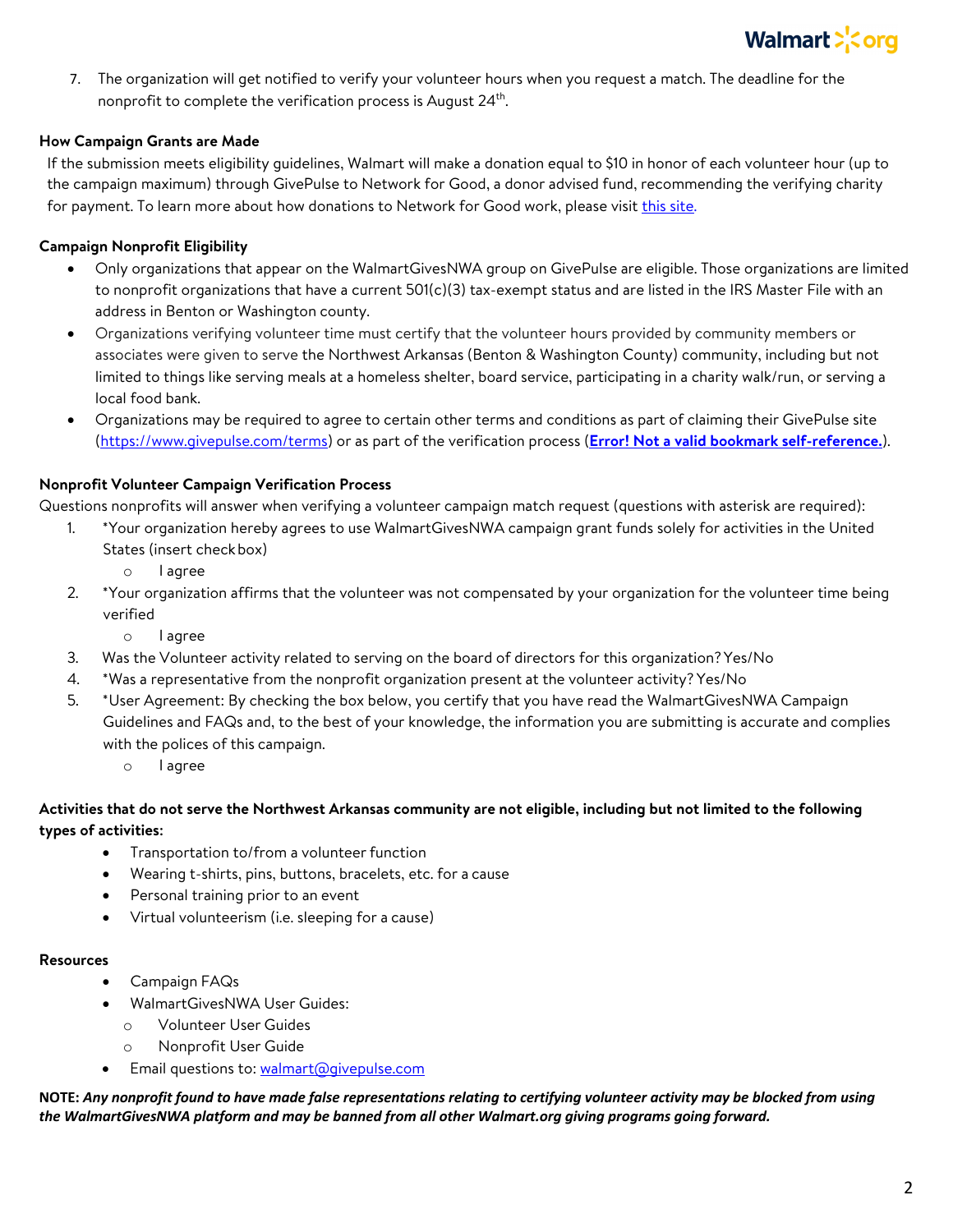

## **ASSOCIATE DONATION CAMPAIGN DETAILS:**

The associate donation campaign is only open to associates that live and work in Northwest Arkansas, including Home Office locations (please see the FACILITY LIST for more details). To participate in this campaign, the associate must log in to the GivePulse platform through Single Sign On (SSO) using their Walmart ID and password to be recognized as an associate. Walmart will match completed eligible donations made by associates through GivePulse on a 2:1 basis during the campaign, up to a maximum total donation matching campaign amount of \$1,000,000. If the \$1,000,000 campaign grant maximum is reached before the campaign ends, no additional match grants will be made.

## **Application and Approval Process**

- 1. Create an account or log into WalmartGivesNWA.com.
	- Associates must log in to the GivePulse platform through Single Sign On (SSO) using their Walmart Network ID and password to be recognized as an associate, which is what enables them to request donation matches during the campaign dates. **NOTE**: *Non-associates are not eligible to request a match for donations*.
- 2. Search for an eligible nonprofit in Northwest Arkansas (see eligibility below).
- 3. Once on the nonprofit's page, click to make a donation through GivePulse to Network for Good, a donor advised fund, recommending the Northwest Arkansas charity for payment. To learn more about how donations to Network for Good work, please visit this site.
- 4. Request a 2:1 match after you have donated.
	- An associate must donate a minimum of \$1 to the nonprofit before they can request a 2:1 match.
- 5. The organization will get notified to verify your donation when you request a match. The deadline for the nonprofit to verify a donation is August  $24<sup>th</sup>$ .

## **Campaign Period and Deadlines**

- § Northwest Arkansas associates may request a match in the system starting on **June 8th** through **August 23rd** at 11:59 pm (EST).
- Organizations will have until **August 24<sup>th</sup> at 11:59 pm (EST)** to confirm donations.
- Match requests that are not verified by August 24<sup>th</sup> at 11:59 pm (EST) will berejected.

## **How Campaign Grants are Made**

If the submission meets eligibility guidelines, Walmart will make a donation equal to \$2 for each \$1 an associate donates (up to the campaign maximum) through GivePulse to Network for Good, a donor advised fund, recommending the verifying charity for payment. To learn more about how donations to Network for Good work, please visit this site.

## **Eligibility**

- The associate donation campaign is ONLY available to Walmart associates who live and work in Northwest Arkansas. Community members are not eligible for donation matches during the campaign.
- § Eligibility will be established through an associate using Single Sign On (SSO) with their Walmart Network ID and password.
- § Only organizations that appear on the WalmartGivesNWA group on GivePulse are eligible. Those organizations are limited to nonprofit organizations that have a current 501(c)(3) tax-exempt status and are listed in the IRS Master File with an address in Benton or Washington county.
- **•** Organizations may be required to agree to certain other terms and conditions as part of claiming their GivePulse site (https://www.givepulse.com/terms) or as part of the verification process (

§

§ Nonprofit Associate Donation Campaign Verification **Process**).